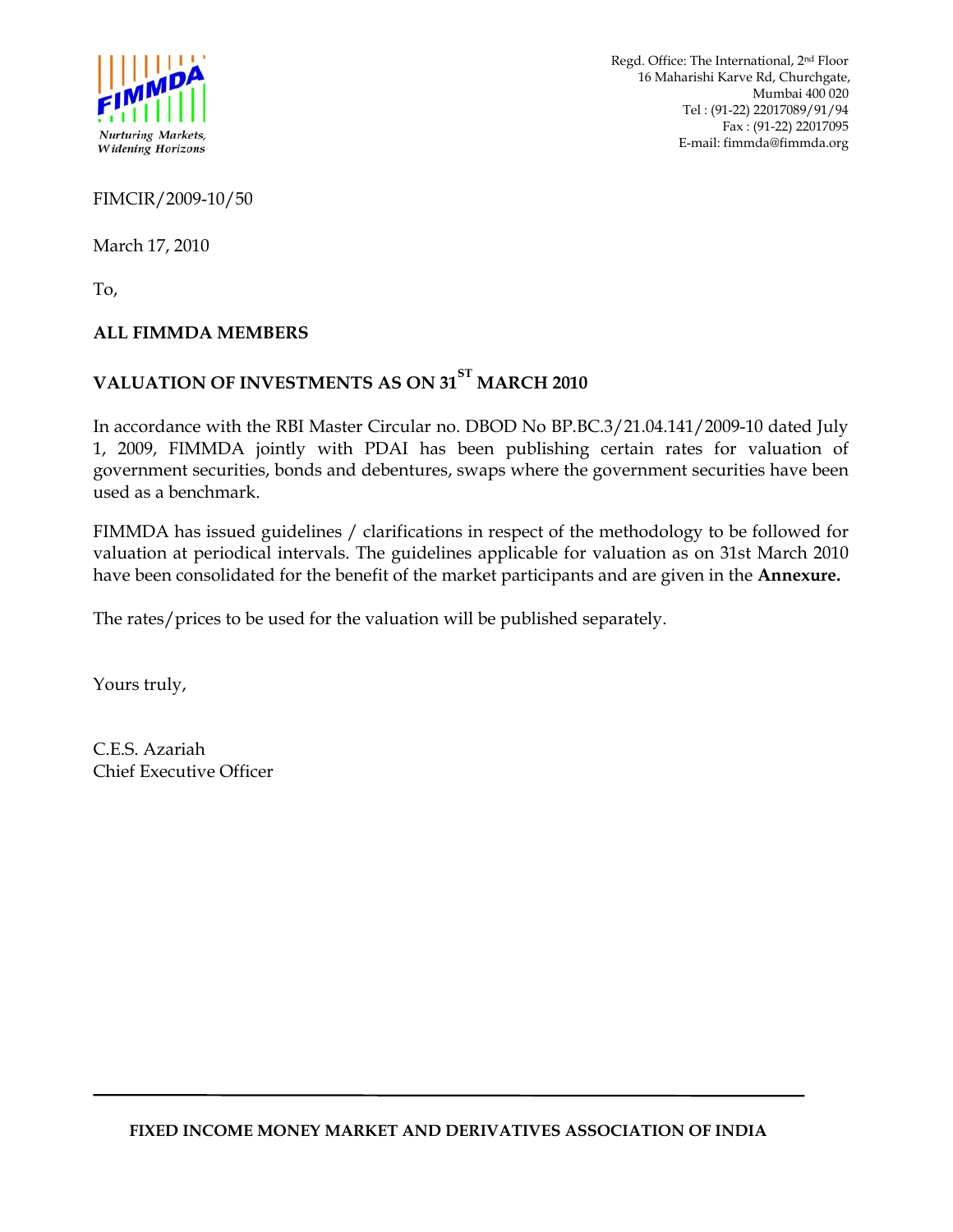

## **ANNEXURE**

#### **GUIDELINES / CLARIFICATIONS FOR VALUATION OF INVESTMENTS**

The participants should ensure that the valuation of the investment portfolio is in accordance with the guidelines / circulars issued by the Reserve Bank of India both for Banks and Primary dealers with particular reference to:

i. RBI Master Circular- Prudential norms for classification, valuation, and operation of investment portfolio by banks dated July 1, 2009. (Para 3.5 ) ii. RBI Master Circular – Operational Guidelines to Primary Dealers dated July 1, 2009 .(Para  $6.4$  (i) & (iv))

# **VALUATION OF GOVERNMENT SECURITIES**

#### **Central Government Securities, which qualify for SLR**

The prices as well as the yield curve for all Central Government Securities are published by FIMMDA.

For valuation of all other securities **FIMMDA's Base Yield Curve**, which is derived from the Central Government Securities yield curve should be used. The Base Yield Curve starts from sixmonth tenor. The yield for six-month tenor would also be applicable for maturities less than six months.

#### **Central Government Securities, which do not qualify for SLR**

The Central Government Securities, which do not qualify for SLR shall be valued after adding 25 basis points (bps) to the Base Yield Curve. (Ref: note to para 3.7.1 of RBI Master Circular for banks dated July 1, 2009)

#### **State Government Securities**

The curve on which state government securities are valued is arrived at after adding 25 basis points (bps) to the Base Yield Curve.

#### **Treasury Bills**

For Banks: These securities will be valued at carrying cost. [Para 3.6.1 (iii) of RBI Master Circular for banks dated July 01, 2009].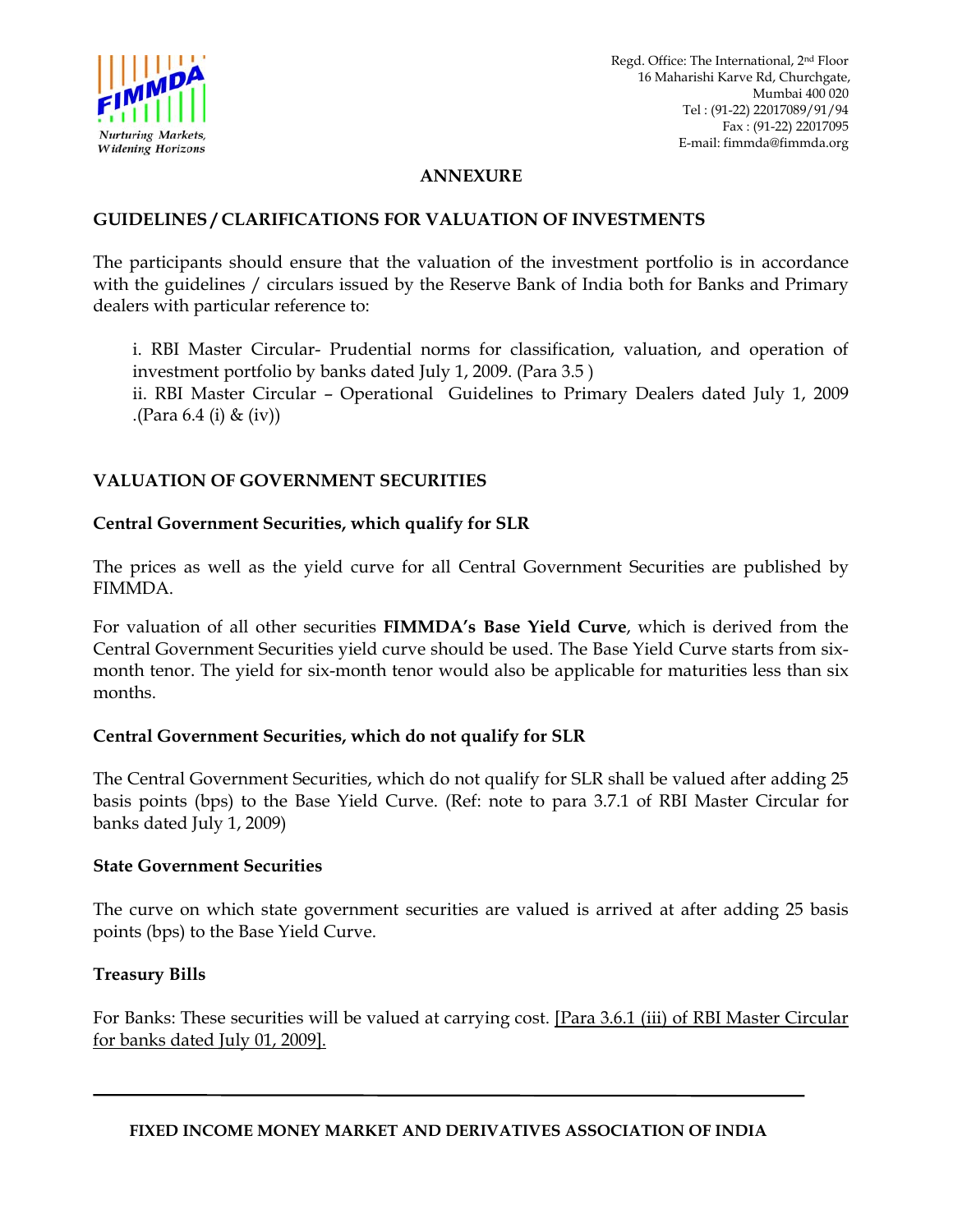

For Primary Dealers and Banks PDs: These securities will be valued on mark to market basis. (Para 3.8 of Master Circular for PD's dated July 01, 2009)

*[Change: Reference has been made to the RBI Master Circulars]* 

## **Other SLR bonds / securities**

Other eligible SLR bonds will be valued similar to the state government securities.

## **VALUATION OF BONDS AND DEBENTURES, OTHER THAN GOVERNMENT SECURITIES**

#### **GENERAL**

- 1. FIMMDA will publish the Annualised Base Yield Curve and a matrix of credit spreads across maturities and credit ratings for
	- **i) PSU, Banks, FIs**
	- **ii) NBFCs**
	- **iii) Corporates**

*[Change: The three categories of the matrix of credit spreads has been added]* 

- 2. Yield and credit spreads for intermediate tenors for each curve may be arrived by linear interpolation.
- 3. The spreads must be added to the base yield corresponding to the residual maturity and not the original maturity.
- 4. Bonds with a remaining maturity of less than six months are valued on the 6-month base yield curve plus the relative credit spread.
- 5. For Bonds with residual maturity of more than 15 years, the spread of 15 years as shown in the matrix of credit spreads should be added to the yield of applicable maturity (as per the base yield curve).

## *[Change: Instead of 10 years, the residual maturity has been changed to 15 years as 15 year corporate bonds are now in the market].*

- 6. FIMMDA may from time to time stipulate different spreads for any specific category if warranted.
- \* Currently the following spreads will apply:
- *Supra-national ADB Bonds would be valued at zero spread over the respective annualised gilt yield.*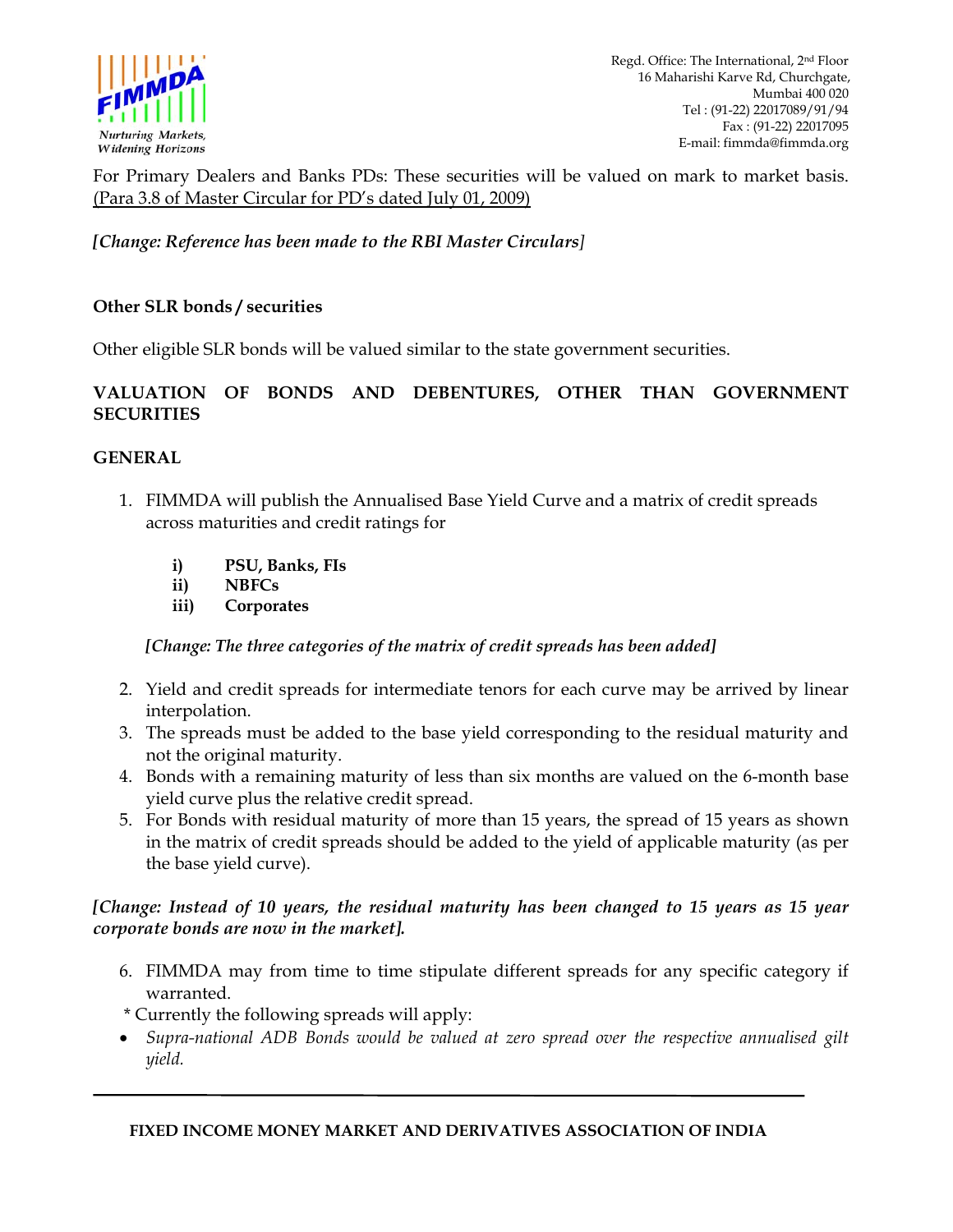

7. Valuation of Tax free bonds guaranteed by Central Government and State Governments (e.g. IIFCL bond). (Please see para 5 under "Bonds and debentures having special features).

## **BONDS AND DEBENTURES, WHICH ARE RATED BY A RATING AGENCY**

1. The rated bond is to be valued by adding the credit spreads to the Base Yield Curve (corresponding to the coupon frequency).

2. Where the issuer under consideration has two or more different ratings, from different rating agencies, the lowest of the ratings shall be applicable.

3. A rating is considered as valid only if it is not more than 12 months old as on date of valuation.

# **UNRATED BONDS / BOND MIGRATED TO 'UNRATED' CATEGORY DURING ITS TENOR:**

Bonds and debentures, which are NOT rated by a rating agency or have become 'unrated' during their tenor, but a corresponding rated bond of the issuer exists, then:

1. The unrated bonds will be valued by marking up the credit spread by a minimum of 20 % over the equivalent rated bond of similar tenure.

2. For the above purpose, "corresponding" would mean, if the unrated bond has a maturity of 't' years, the rated bond should have a maturity not less than t - 0.5 years. For example, if the unrated bond has a residual maturity of 3 years, then the rated bond to be treated as corresponding should have a maturity of at least 2.5 years.

## **BONDS, DEBENTURES AND PREFERENCE SHARES WHICH ARE NOT RATED BY A RATING AGENCY, AND NO CORRESPONDING RATED BOND OF THE ISSUER EXISTS**

*[Change: Unrated Preference shares have been included under the following methodology as this had not been included earlier].* 

Anyone of the two methods, mentioned below, may be adopted.

#### Method I

1. A quick rating can be obtained from the authorized credit rating agencies.

2. The credit spread to be added to the annualized yield curve for this notional rating will then be marked up by 25%.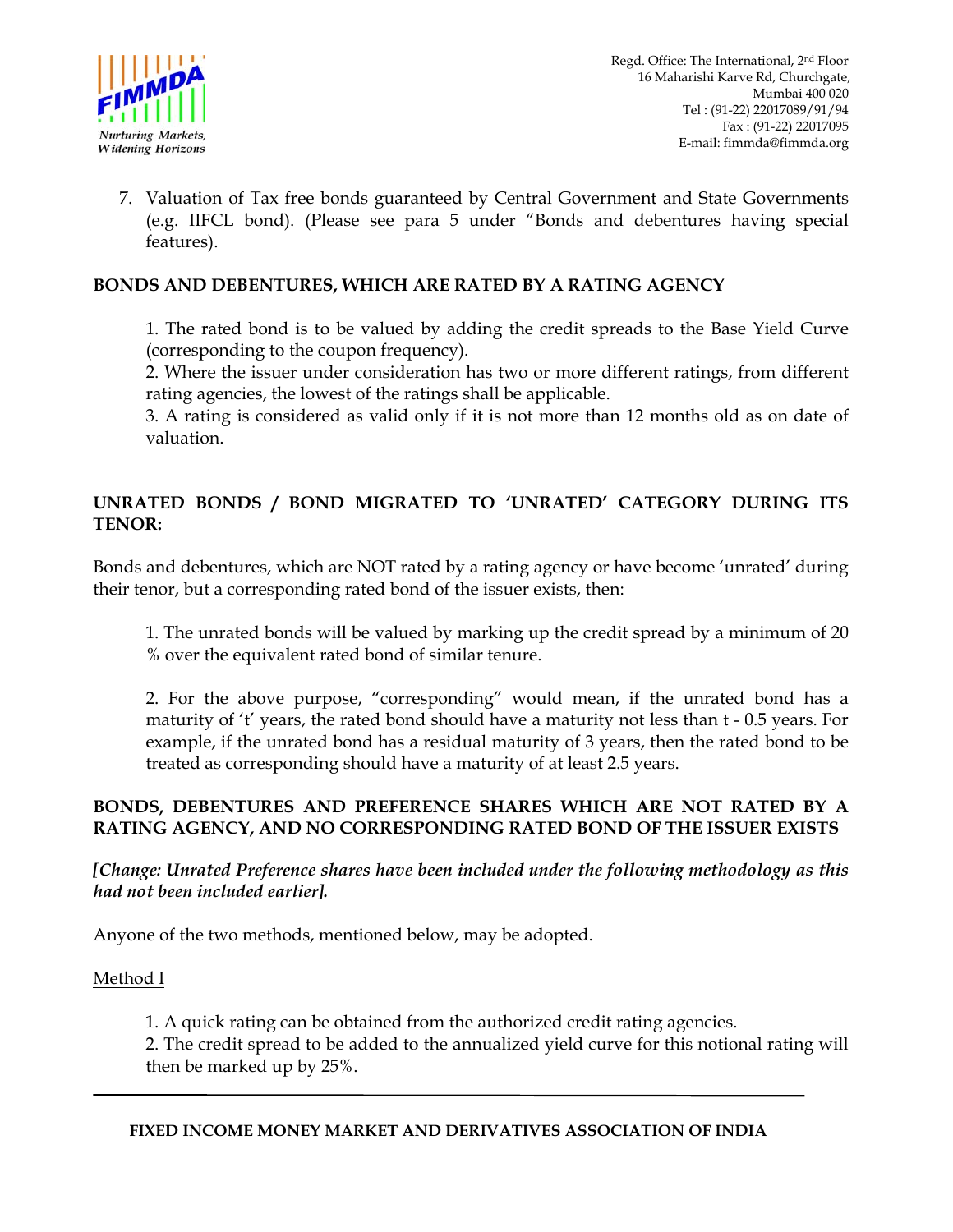

# Method II

1. The spread over the sovereign risk free yield curve, at the time of issue, marked up by 25% will be the applicable credit spread.

2. The credit spreads thus arrived at OR the current credit spreads of AAA bond of similar residual tenor, whichever is higher, should be taken and applied over the above base yield curve for valuation.

3. SGL Data available from  $1<sup>st</sup>$  January 1996 at the RBI's website (www.rbi.org.in) should be used for arriving at the credit spreads at the time of issue.

4. In case of issues prior to January 1, 1996 the bonds will be valued at cost.

Bonds and debentures, which have become 'unrated' during its tenor, and NO corresponding rated bond of the issuer exists. In such a case highest amongst the following three spreads should be taken as the credit spreads:

1. Compute the spread over the sovereign yield curve, at the time of issue, marked up by 25%.

2. Compute the spread for the last known rating of the bond from the current spread matrix.

3. The current spread for AAA bond of similar tenor.

The value, thus arrived should be applied over the base yield curve for valuation.

# **BONDS / DEBENTURES HAVING SPECIAL FEATURES**

# **1. Floating Rate Bonds**

Floating Rate Bonds are instruments where the coupon rate is variable and is calculated using a certain predetermined methodology. Crucial to the concept of a floating rate bond is the "Benchmark Rate", which is a market determined interest rate, used for the computation of the coupon rate from time to time. The frequency at which the coupon rate is reset is called the reset frequency, while the frequency at which coupon payment takes place is the coupon payment frequency.

Method of Valuation of Floating Rate Bonds

1) Compute the forward benchmark rate for each reset date.

2) Using the same find the coupon (benchmark plus markup, if any) and the cash flows on the interest payment dates.

3) Discount these cash flows by any one of the following methods:

i. Discount each cash flow using the Zero-Coupon Yields for that cash flow adjusted for the credit spread corresponding to the rating of the bond.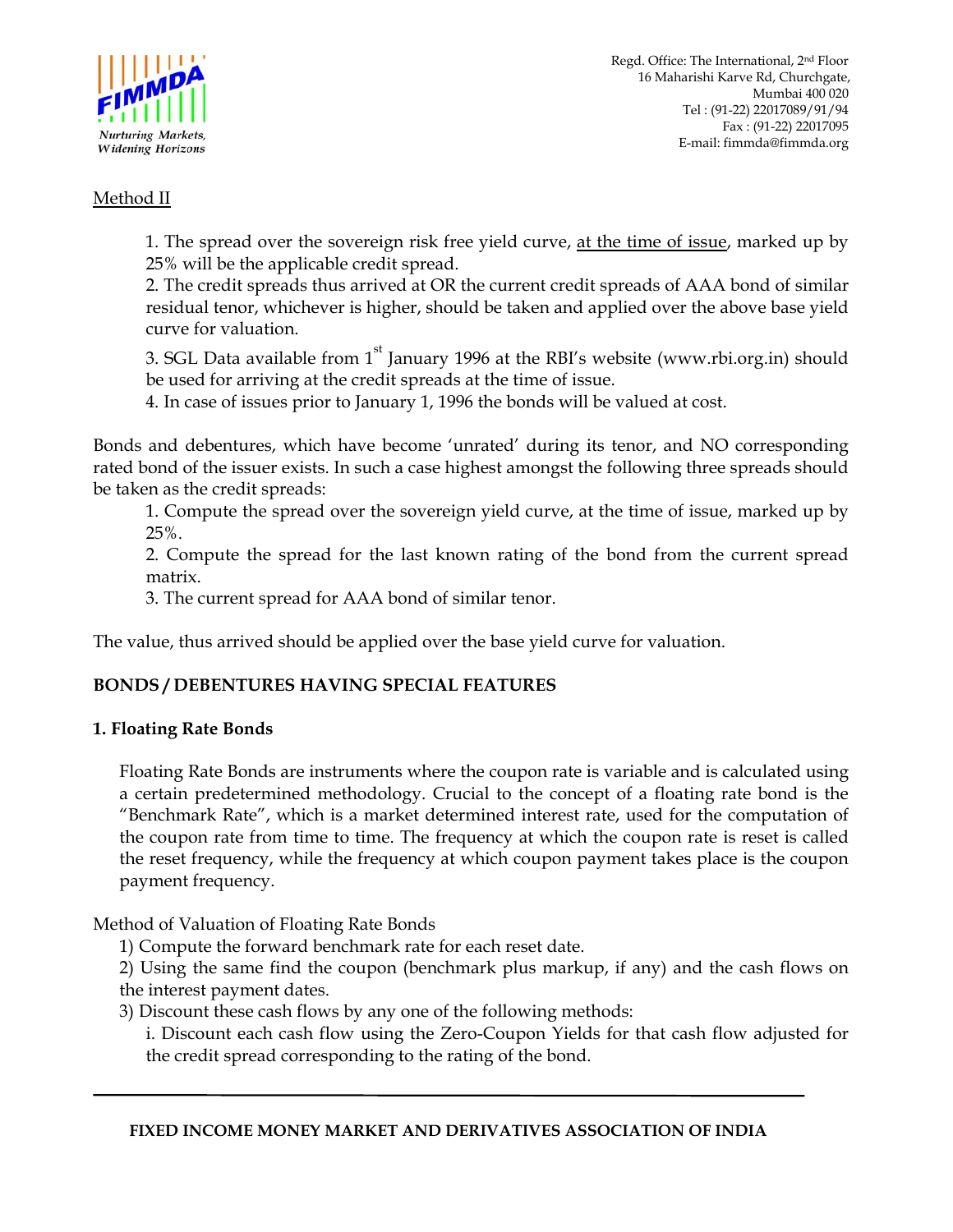

ii. Discount all cash flows by the G-Sec YTM for the full maturity of the bond adjusted for the credit spread corresponding to the rating of the bond.

The zero-coupon rates may be arrived at using any recognized source viz. CCIL, FIMMDA - Bloomberg, etc.

# **Computation of the forward rate**

$$
(1+R_1)^{T_1} \times (1+F)^{(T_2-T_1)} = (1+R_2)^{T_2}
$$

Where,  $R_1$  = zero rate for time  $T_{1'}$  $R_2$  = zero rate for time  $T_{2'}$ F = forward rate for period (T<sub>2</sub>-T<sub>1</sub>) at time T<sub>1</sub>

While the above formula is most accurate, an approximation may be made as follows:  $F = (R_2 \times T_2 - R_1 \times T_1) / (T_2 - T_1)$ 

# **2. Bonds with Call and Put Options:**

Where bonds have simultaneous call and put options (on the same day) and there are several such call & put options in the life of the bond, the nearest date should be taken for Price/YTM calculation.

a. Only Callable Bonds: Bonds, which are only callable by the issuer, will be valued at yield-to-worst basis.

b. Only Puttable Bonds: Bonds puttable by the investor should be valued at yield-to- best basis.

# **3. MIBOR linked Bonds:**

For bonds linked to MIBOR, the Overnight Index Swap (OIS) market quotes will be used to convert MIBOR into fixed rate for the outstanding tenor. The spread over MIBOR (as per the original terms of the issue) will be added to arrive at the notional fixed coupon. Then the bond will be valued similar to a fixed coupon bond and the valuation methodology given above for corporate bonds/debentures should be followed*.* 

#### **4. Bonds with Floor and Cap:**

Bonds with a Collar spread of 25 basis points or less will be valued like a fixed coupon bond with the coupon being the average of the cap and floor. (*Rationale: If the Collar spread is small*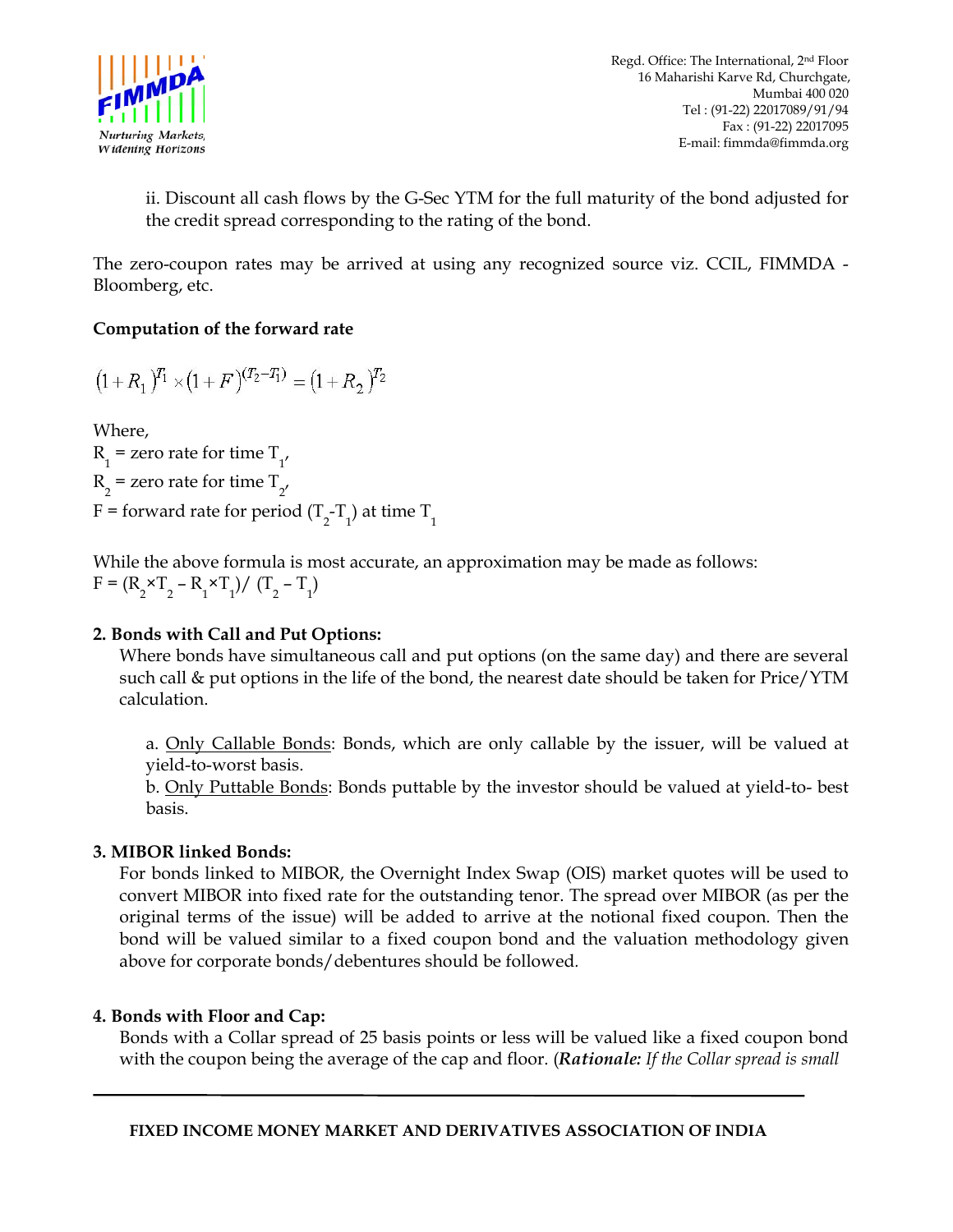

*the likelihood of the bond hitting the cap or the floor is higher and the bond would behave like a fixed coupon bond)* 

For bonds with higher collar spread, the banks should separately value the collar through any recognized model and account for the changes in the P & L account as per rules.

## **5. Tax-Free Bonds:**

In case of Tax Free bonds, the coupon will be grossed up by a factor equal to the income tax rate applicable for the holder. Thereafter, the bond will be valued as per para 3.7.1 of RBI Master circular mentioned above. As per rules governing tax-free bonds, to get tax-free status, these bonds are to be registered in the name of the holder claiming the tax break. Merely holding the bond with the transfer from and /or post-dated cheque/ warrant will not entitle the holder, tax-free status.

## **6. Preference Shares**

Preference shares should be valued as per Para 3.7.3 of the RBI Master Circular (for banks) mentioned above.

However since dividend on Preference shares is Tax free in the hands of the investor, the valuation treatment indicated in Para 5 above (for Tax free bonds) will be applied with the proviso that the Preference share is not valued above its redemption value. (Ref Para 3.7.3 (f) of the RBI Master Circular for banks)

# **7. Priority Sector Bonds:**

Priority sector bonds issued by Financial Institutions and Public Sector Undertakings should be valued as a corporate 'AAA' rated paper.

# **8. Unrated Government guaranteed Non-SLR bonds**

They are those bonds that are issued outside the approved market-borrowing programme may be valued as follows:

- a. Spreads over the sovereign risk free yield curve, at the time of issue, will be applicable.
- b. The spread shall be marked up by 15% if the issue is more than 12 months old.
- c. SGL data, available from January 1, 1996 at RBI website (www.rbi.org.in), should be used for arriving at the credit spreads at the time of issue. In case of debenture/ bond issued prior to January 1, 1996 the bonds will be valued at cost.

#### **9. Valuation of Securitised Paper**

All Securitized papers would be valued on the basis of the Base Yield Curve and the applicable spreads as per the spread matrix relative to the Weighted Average Maturity of the paper.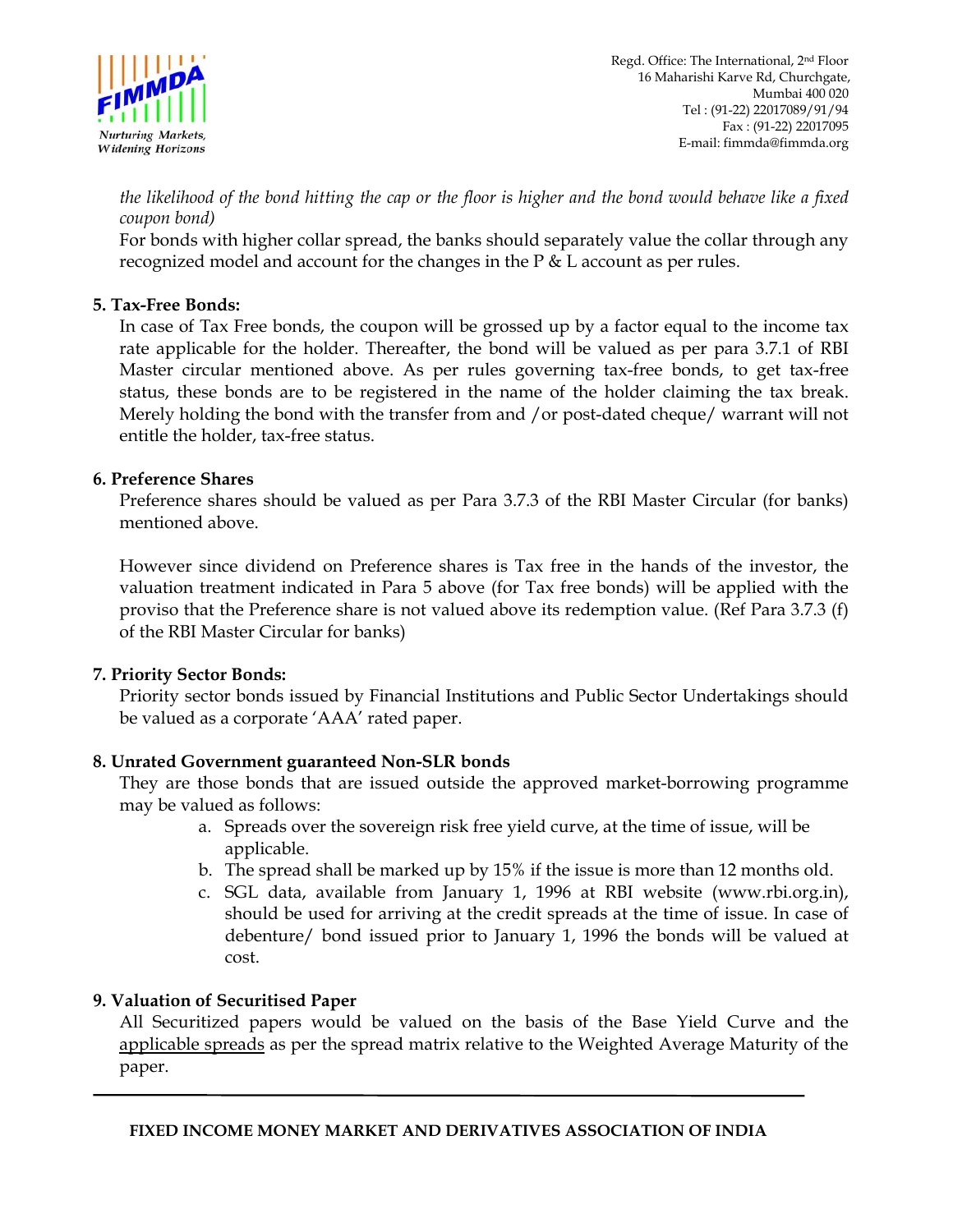

*[Change: Instead of the word "Corporate Bonds", the word "applicable" has been used and the words "the spread matrix" have been added***].** 

# **10. Valuation of Security Receipts / Pass through Certificates issued by Reconstruction Company / Securitisation Company**

Such instruments will be valued as per Net Asset Value (NAV) given by the issuing Reconstruction Company / Securitisation Company.

The valuation of PTC should be done depending upon the mix of the assets which constitute the securitized paper. Thus, if the assets fall purely under any FIMMDA: Valuation Committee s - 8 one of the 3 categories, the valuation should be done as per the spread applicable to that category. In case there is a mix of categories on the underlying assets of the PTC, the worst valuation applicable should be used. Thus, as per current valuation, if there is a mix of all three categories, then the valuation of NBFCs (being the worst) should be used.

In case of retail underlying assets (e.g. Housing loans, Car loans, Motorcycle loans etc) the matrix applicable to corporate should be used.

*[Change: The words "The valuation of PTC…………………. should be used" have been added to further clarify the valuation of PTC's].* 

# **11. Valuation of Perpetual Bonds**

Perpetual Bonds issued by Banks should be valued at yield to worst basis (inclusive of the applicable spread) where the final maturity of the bonds will be taken to be the longest point on the Base Yield Curve and the applicable spread would be that which is available for the longest tenor for the corresponding rating.

i) You have to consider the cash flow of the security relating to the longest point on the Government Securities yield curve.

ii) If the securities have a Call Option by the issuer and there is a step-up coupon after the call option, the cash flow should be considered with the step–up coupon after considering the regular coupons upto Call Option date.

Note: For a perpetual bond with single/multiple call option, compute the price for all option dates till the longest point on the base yield curve. Use the price which is the lowest for valuing the bond.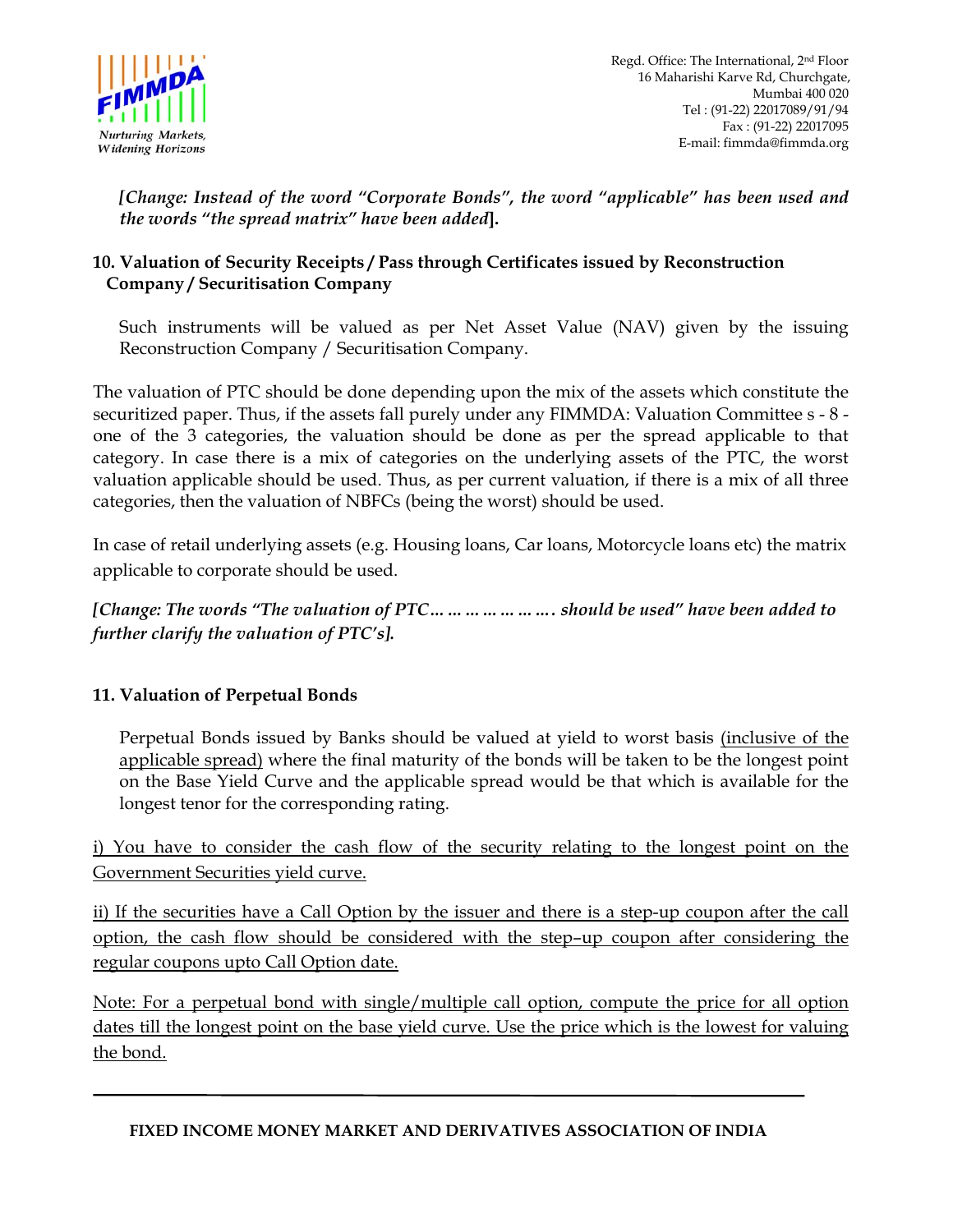

*For securities where the residual maturity is more than 15 years, the spread of 15 year should be added to the yield (as per the base yield curve) of applicable maturity.*

*[Change: The underlined matter in the above paragraphs is all new additions].* 

# **12. Valuation of coupon bearing and non-coupon bearing Deep Discount Bonds:**

The coupon bearing Deep Discount Bonds would be valued as:

i) Zero Coupon Bonds (Without the coupons)

ii) The individual coupon flows would be valued as Zero Coupon STRIPS.

iii) The grossed up present values of  $(i) + (ii)$  above would be the price of the coupon bearing Deep Discount Bond at which the bond would be marked to market.

*[Change: The entire paragraph 12 is a new addition for valuation of Deep Discount bonds].* 

## **13. Valuation of Commercial Paper / Certificate of Deposits:**

Commercial Papers/Certificate of Deposits of tenor less than one year should be valued at carrying cost.

#### **14. Valuation of Venture Capital Funds:**

To be valued as per para 3.9 of RBI Master Circular dated July 1, 2009.

#### **15. Valuation of staggered redemption bonds:**

Staggered redemption bonds would be valued as under:

| Approach                                                                                                               | Discounting rate                    | <b>Spreads</b>                      |
|------------------------------------------------------------------------------------------------------------------------|-------------------------------------|-------------------------------------|
| Treat as a plain-vanilla<br>bond with residual<br>maturity equal to weighted<br>average maturity of<br>principal flows | As per weighted average<br>maturity | As per weighted average<br>maturity |

*[Change: The entire paragraph 15 is a new addition for valuation of staggered redemption bonds].* 

#### **FIXED INCOME MONEY MARKET AND DERIVATIVES ASSOCIATION OF INDIA**